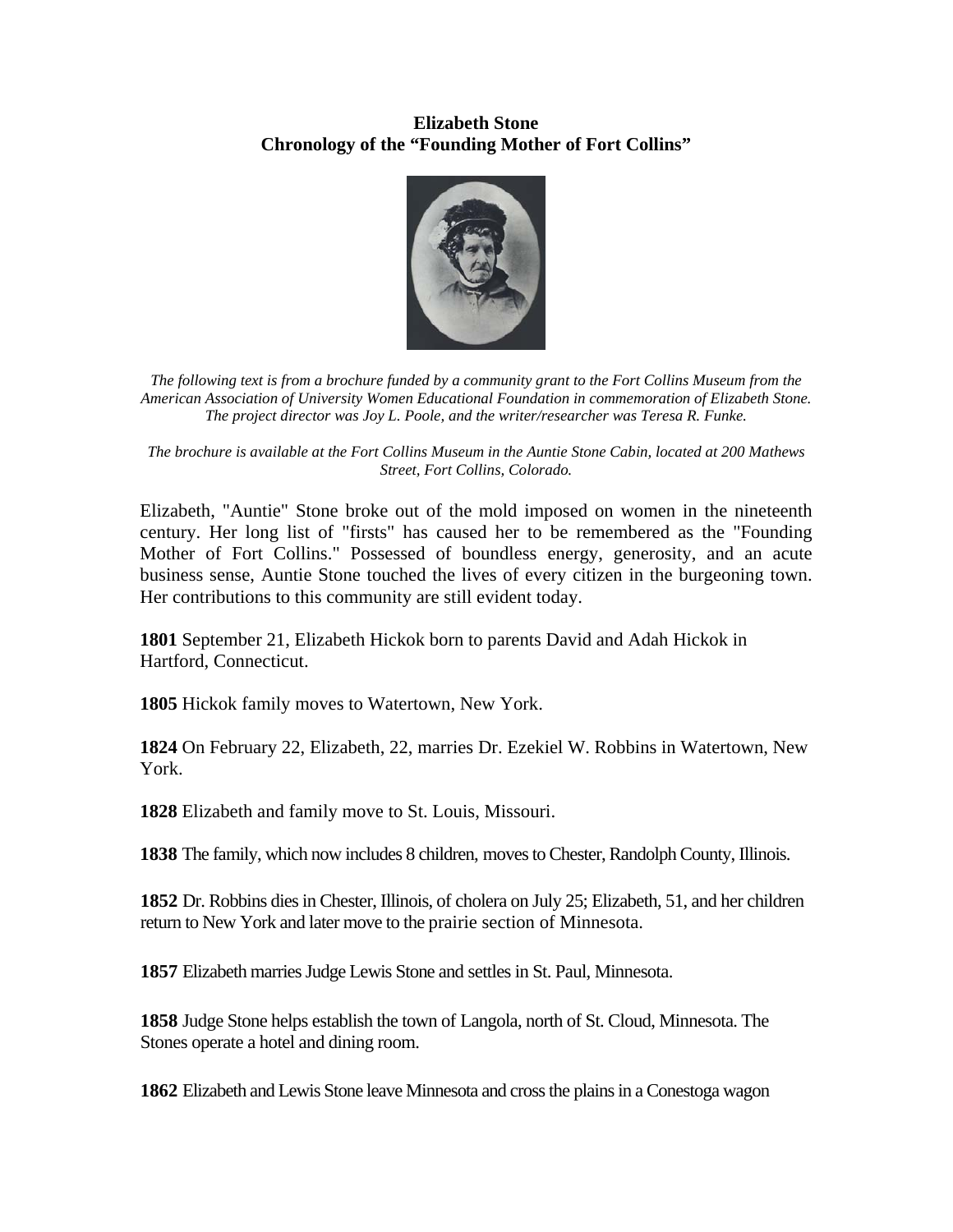pulled by milk cows. They purchase 12 lots in Denver and build a house which they rent as a restaurant as they homestead in the St. Vrain valley.

**1864** The Stones befriend Dr. T.M. Smith-surgeon for the military fort and only physician in the Cache la Poudre valley. Smith persuades the Stones to move to Fort Collins and open a mess hall for the soldiers. Elizabeth, the first Euro-American woman to settle in Fort Collins, remains the only Euro-American woman for nearly a year. In October, the Stone's two-story log cabin -the first private dwelling in Fort Collins - is completed, an event celebrated with an exuberant housewarming party. The Stones begin boarding army officers.

 **1866** In January, Judge Stone dies. Elizabeth, 64, is dubbed "Auntie" Stone by the soldiers and officers. Auntie Stone expands her mess hall into the area's first hotel. She also sells pies and bread to soldiers, as well as milk for 50 cents a quart and butter for \$1.50 a pound. Auntie Stone's widowed niece, Elizabeth Parke Keays, keeps an important journal as she and her 10 year-old son, Wilbur, journey to Fort Collins at Auntie Stone's request. Keays starts Fort Collins' first school with 14 pupils in the large, upstairs bedroom of Auntie Stone's cabin. Several students board at the cabin. In December, Keays marries Harris Stratton in the first wedding ceremony held in Fort Collins.

**1867** Following the closure of the fort, Auntie Stone opens her hotel to the public. One of her first non-military visitors, a representative from the *Rocky Mountain News* on assignment to canvas the new settlement, returns to Denver and sends Auntie Stone's household the paper free for a year. Henry Clay Peterson and Auntie Stone decide to build Northern Colorado's first grist mill to convert wheat to flour. Auntie Stone moves into two rooms in the mill to board the men installing the machinery. Her niece, Mrs. Stratton, remains in the Pioneer Cabin with her family and boards men working for the railway. Auntie Stone becomes the first woman landowner and taxpayer in Larimer County after obtaining a land patent for 160 acres.

**1868** Auntie Stone becomes the first midwife when, in her cabin, she assists the birth of Agnes Mason, the first Euro-American child born in Fort Collins. While passing through Chicago on his way to Buffalo, New York, H.C. Peterson is knocked down and robbed of the \$3,000 he is carrying to purchase machinery for the mill. He returns to Fort Collins and he and Auntie Stone raise the funds again.

**<sup>1869</sup>** Linden Mills, located on the Poudre River, begins production of flour powered by a mill- race which diverts water from the river.

**1870** Auntie Stone and H.C. Peterson decide to build the region's first brick kiln. Peterson becomes a charter member of the Masonic lodge which meets on the third floor of the flour mill, the tallest structure in town.

**1871** With bricks from the kiln, H.C. Peterson builds and occupies the first brick house in Fort Collins near Lincoln Ave. and Linden St. The house is later torn down to make way for tracks for the Union Pacific Railroad.

**<sup>1873</sup>**Auntie Stone, now 72, advertises her National Hotel in a promotional publication for settlers titled, *The Handbook of Colorado.*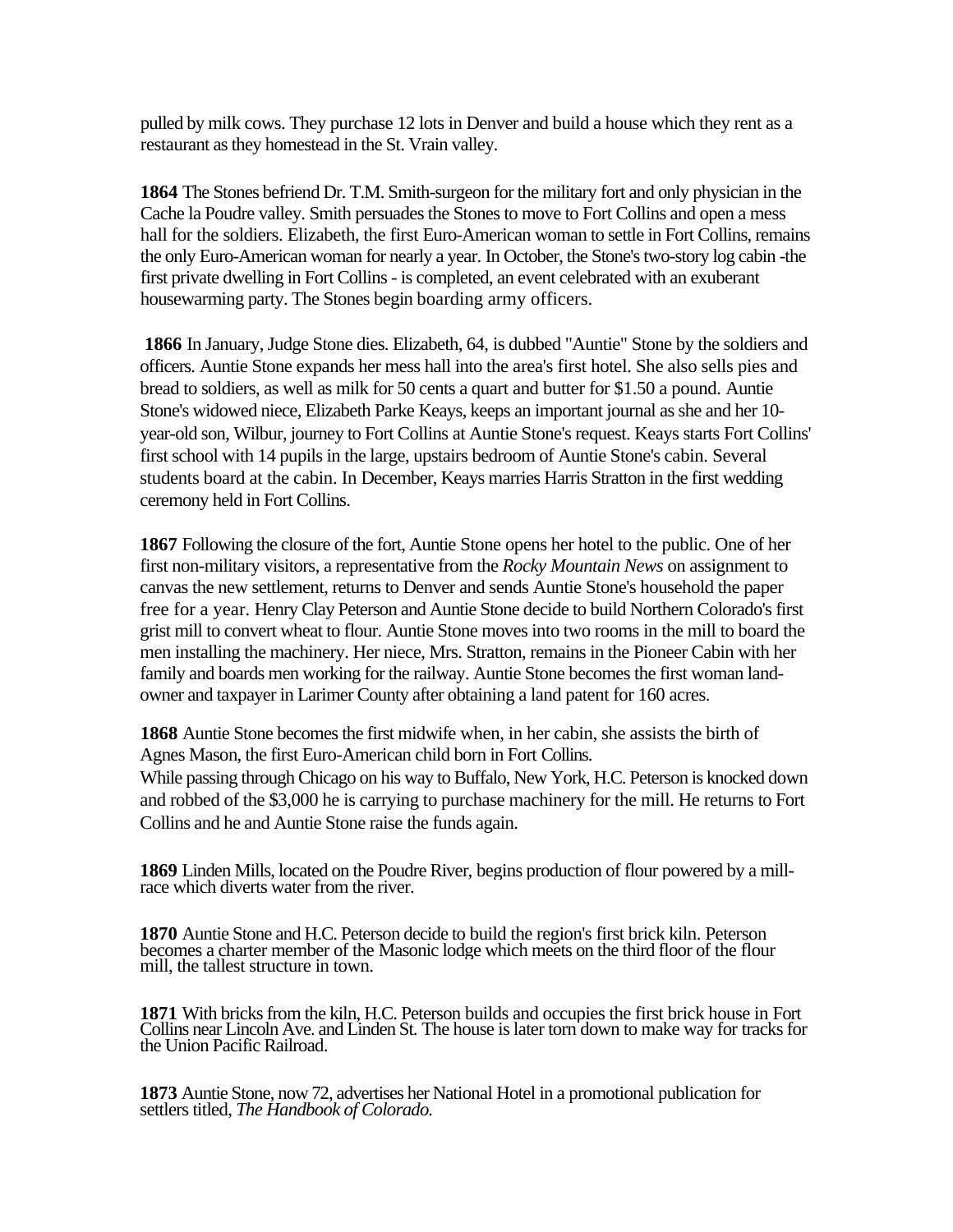In May, she sues Thomas Kidd for two hundred dollars for overdue rent. Auntie Stone sells her cabin to Marcus Coon and buys The Blake House hotel, which she leases to the Blakes.

December 10, H.C. Peterson sells his shares of the mill to Joseph Mason.

December 31, Auntie Stone sells her shares of the mill to T.M. Roberts, who later sells the shares to Mason. In 1875 the mill and millrace are valued at \$14,000.

**1878** Auntie Stone embarks on a three-week vacation to Estes Park. In September, she changes the name of the Blake House to the Metropolitan Hotel.

**1879** B. S. Tedmon takes over the Metropolitan Hotel in July. On June 18, Auntie Stone holds a "good" dinner for young men who upheld a bargain not to enter a saloon for two months.

**1880** At 79, Auntie Stone, goes on a camping and fishing trip for twelve days in July and continues to host parties and dinners in her home as she has done since arriving in Fort Collins.

**1881** In late July, Auntie Stone's return from an eastern visit is heralded in an Aug. 4, article in the *Fort Collins Courier,* which adds that it hopes her future absences from Fort Collins will be "less frequent and of shorter duration".

In August, Auntie Stone, who helped organize the Fort Collins chapter of the Women's Christian Temperance Union, is elected treasurer of that organization.

A December 8, article in the *Fort Collins Courier* reports on the latest of Auntie Stone's many philanthropic deeds - helping to raise funds to send an abandoned Mrs. McQueen and her two children to join McQueen's family in Nebraska.. Auntie Stone, known for her hospitality, entertains all ministers who come to Fort Collins. She also generously contributes to erecting every church in the young town and to establishing the Agricultural College of Colorado (now Colorado State University).

At age 80, Auntie Stone retires from the hotel business when her daughter, Theodosia Van Brunt, and family arrive from Illinois to take over management of Auntie Stone's Cottage House hotel.

**1882** January 5, the *Fort Collins Courier* reports on a party held the previous Friday to celebrate Elizabeth and Harris Stratton's 15th anniversary. Auntie Stone attends and pitches in with three other women to present the couple a "beautiful hanging lamp" in honor of the crystal anniversary.

On her 81st birthday, four generations of Auntie Stone's family and the townspeople hold a dance in her honor at the Masonic Hall. Many of the younger men fail in a conspiracy to "dance her down." Auntie Stone further astonishes her guests by leaving the dance at 5:00 AM to go home and cook breakfast for everyone. She enjoys dancing until age 86.